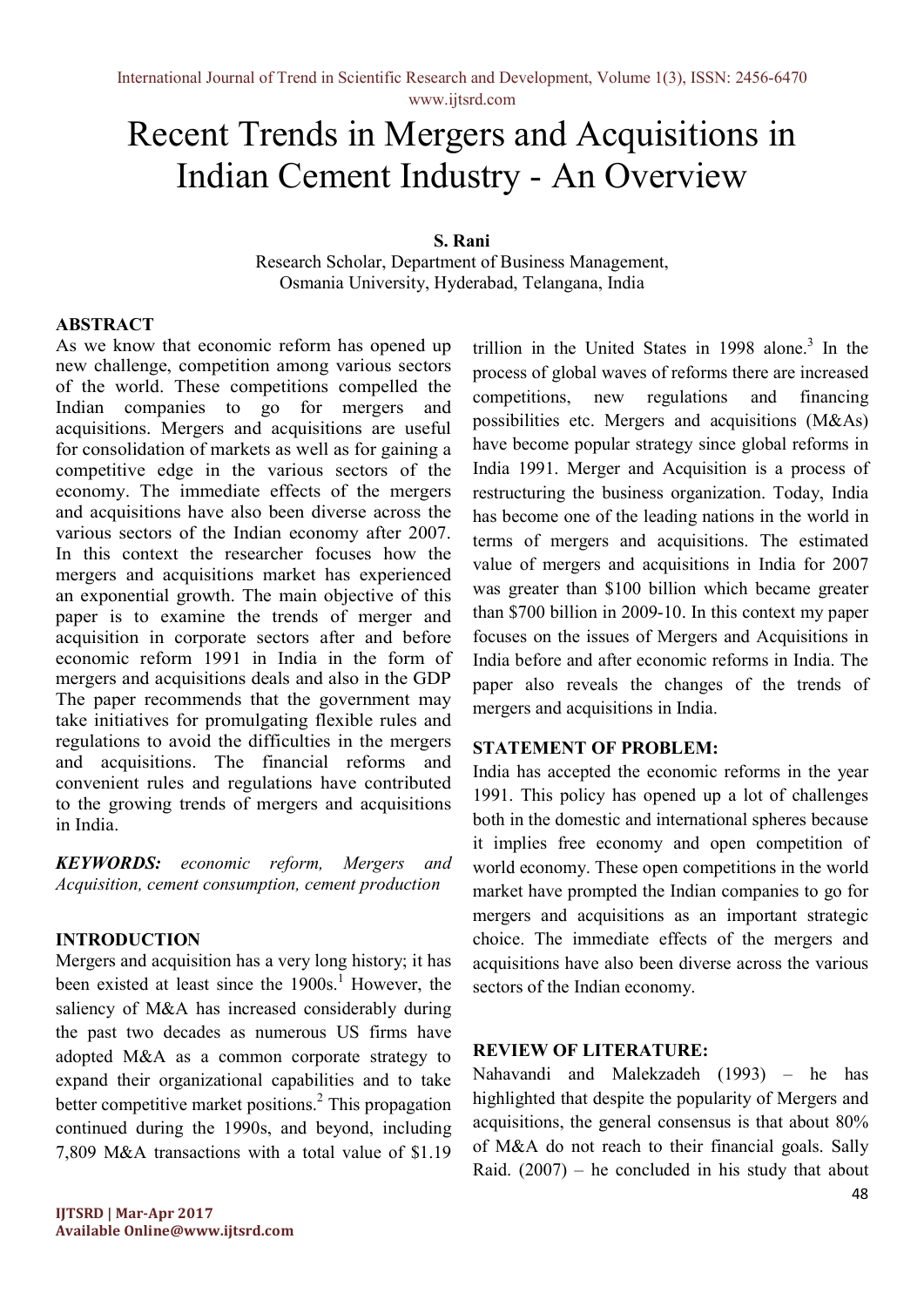50% simply fail the Mergers and acquisitions in India. Lodorfor (2006) - he has studied the cultural clashes between the two merging companies. Simpson (2000) – the research shows that the opportunity for mergers fails is greatest during the integrated process. Integration fails because of improper managing and strategy, culture differences, delays in communication and lack of clear vision. Thus past research on M&A has focused on either the effect of various financial issues, but my paper focuses on trends of Mergers and acquisitions and global reforms.

# OBJECTIVES:

The main objective of my paper is to analyze the trends in mergers and acquisitions from 2008 to 2016

# METHODOLOGY:

This study is based in exploratory research method. The study is mainly conducted through the analysis of the available secondary data. The secondary data is collected for the period 2008- 2010 for the purpose of analysis of mergers and acquisition.

# TRENDS OF MERGERS AND ACQUISITIONS:

There is growing opportunities for the players of the economy that are in position to acquisition to take advantages of competition raised due to world global reform. In the process of globalization there is need of huge fund as well as manpower and material resources. The business models are also changed. Firms or companies with exciting businesses, either in generating or distributing content, are being created right and left and can be purchased or partnered with very cheaply. Such opportunities can provide substantial value. $8$ 

With the increasing number of Indian companies opting for mergers and acquisitions, India is now one of the leading nations in the world in terms of mergers and acquisitions. The total estimated value of mergers and acquisitions in India for 2007 was greater than \$100 billion. It is twice the amount of mergers and acquisitions in 2006. Today the acquisition of foreign companies by the Indian businesses has been the latest trend in the Indian corporate sector. The following are

- 1. Favourable government policies
- 2. Buoyancy in economy
- 3. Additional liquidity in the corporate sector
- 4. Dynamic attitudes of the Indian entrepreneurs

Along with these key factors the increased participation of the Indian companies in the global corporate sector has further facilitated the merger and acquisition activities in India.

As seen from past experience mergers and acquisitions are triggered by economic factors. The macroeconomic environment, which includes the growth in GDP, interest rates and monetary policies play a key role in designing the process of mergers or acquisitions between companies or organizations. The mergers and acquisitions were inspired by globalization. The Mergers took place mainly in the banking and telecommunications industries. They were mostly equity financed rather than debt financed. The mergers were driven long term rather than short term profit motives. Global markets are also considerably influenced by the merger and acquisition trends.

In the process of mergers and acquisitions 1270 Indian activities recorded deals worth of 50 billion USD. The number of activities have decreased by less 6 per cent and value of deals also decreased by 18 per cent in 2008 The share of Indian cross-border deals in the total value of deals has also decreased, but is still high with 66 per cent. Especially the number and value of foreign acquisitions in India has dropped. In respect to number of transactions almost all sectors have experienced a decrease with the notable exceptions of real estate retail, energy & power, and healthcare. The Indian Companies acquiring foreign businesses are more common since 2006-07. Buoyant Indian Economy, extra cash with Indian corporate, Government policies and newly found dynamism in Indian businessmen have all contributed to this new acquisition trend. This trend of Mergers and acquisitions of Indian companies in the world markets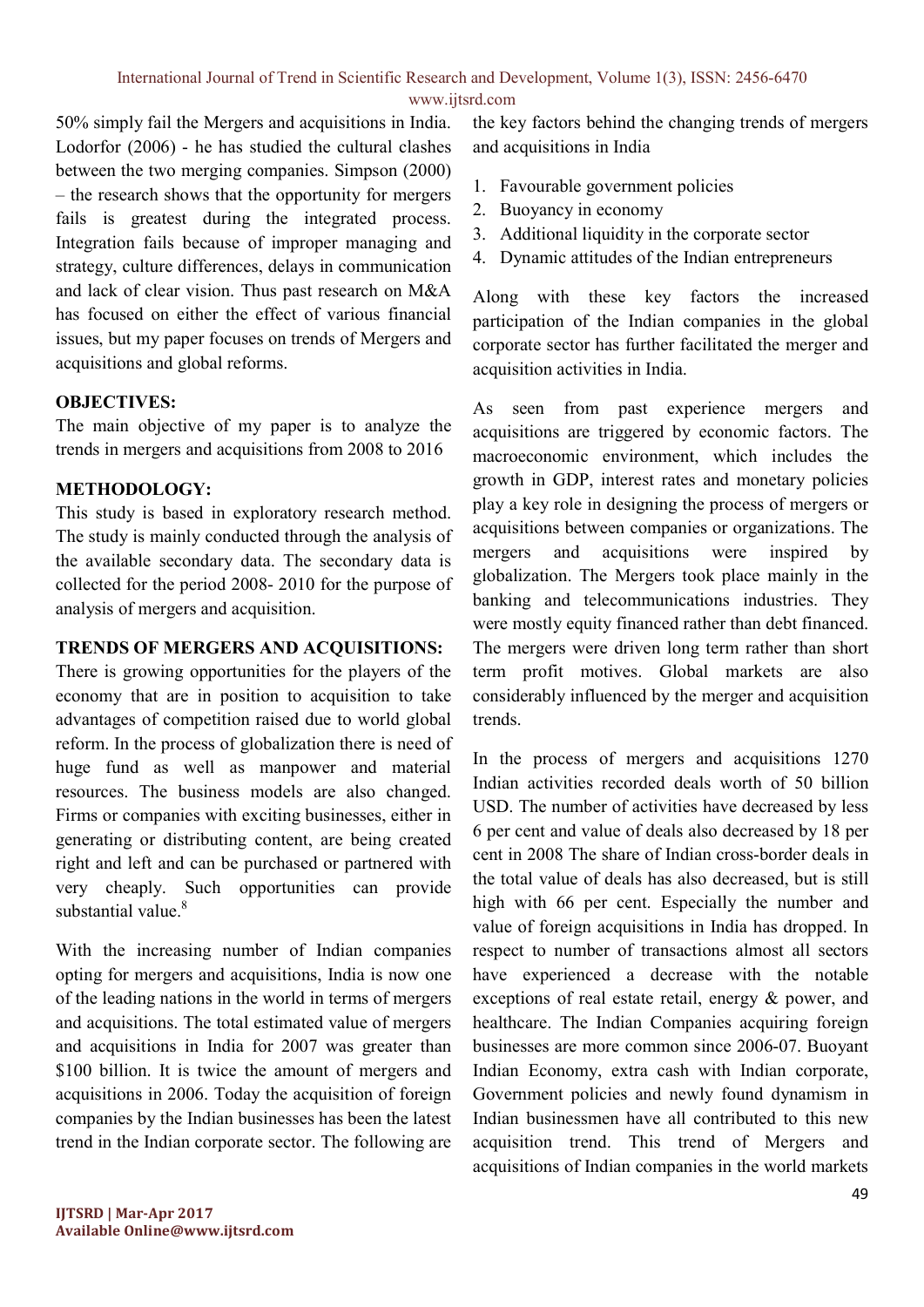www.ijtsrd.com

is an indication of the participation in the overall globalization process. The following table shows the Top ten Indian Companies acquired the foreign companies in the 2007-08. Out of the top Ten Indian Companies acquired the foreign companies the highest deal of mergers and acquisitions was Tata steel companies deal which is 1200 million dollar.

## MARKET OVERVIEW

Industry to grow at 5-6 per cent CAGR between FY17 – FY20. Capacity addition of 133 million tons per annum (mtpa) between FY13-17. Cement consumption is expected to grow by 5.0-5.5 per cent in FY18 on the back of increased spends on roads and railways, push towards affordable housing by central government and materialisation of pent-up demand.

The pace of merger and acquisition activity in the Indian cement industry has picked up over the last year, with the country's leading cement producers in particular looking to strengthen their positions at the top.

The Aditya Birla Group's UltraTech Cement is leading the acquisition trail to build a stronger base. The company is currently the single-largest cement producer in India, with a total domestic capacity of 66.6Mta in 2017. One of the newest players in the

local cement industry its domestic capacity has increased more than 10-fold since FY98 adopting a two-pronged strategy of organic and inorganic growth. Earlier this week, it was reported that the company is nearing completion of an agreement to acquire the cement division of Jaiprakash Associates for INR160bn, with local sources saying the deal is expected to close in July. This acquisition will increase UltraTech's capacity by a further 20Mta, and the group is currently constructing a 3.5Mta integrated plant in Dhar, in Madhya Pradesh. These additions will take UltraTech's Indian production base to more than 90Mta by the middle of 2019.

Meanwhile, LafargeHolcim has initiated a process of merging of its Indian operations ACC and Ambuja Cement following months of speculation that a union could be on the cards. With a capacity of 33.41Mta, ACC is the larger of the two, with 17 plants located across the country. Ambuja Cement has a capacity of 29.65Mta, spread across five integrated plants and eight grinding units. A combination of the two groups would give a combined capacity of 63Mta. The move is being considered "with a view to combine the strengths of both businesses so as to benefit all stakeholders," ACC said in a statement. Analysts believe the merger,



Graph No. 1 Cement consumption and production in India.

Note: <sup>1</sup>From April to November 2017, <sup>N</sup>As per CRISIL Source: Media sources, Aranca Research, CRISIL

#### IJTSRD | Mar-Apr 2017 Available Online@www.ijtsrd.com